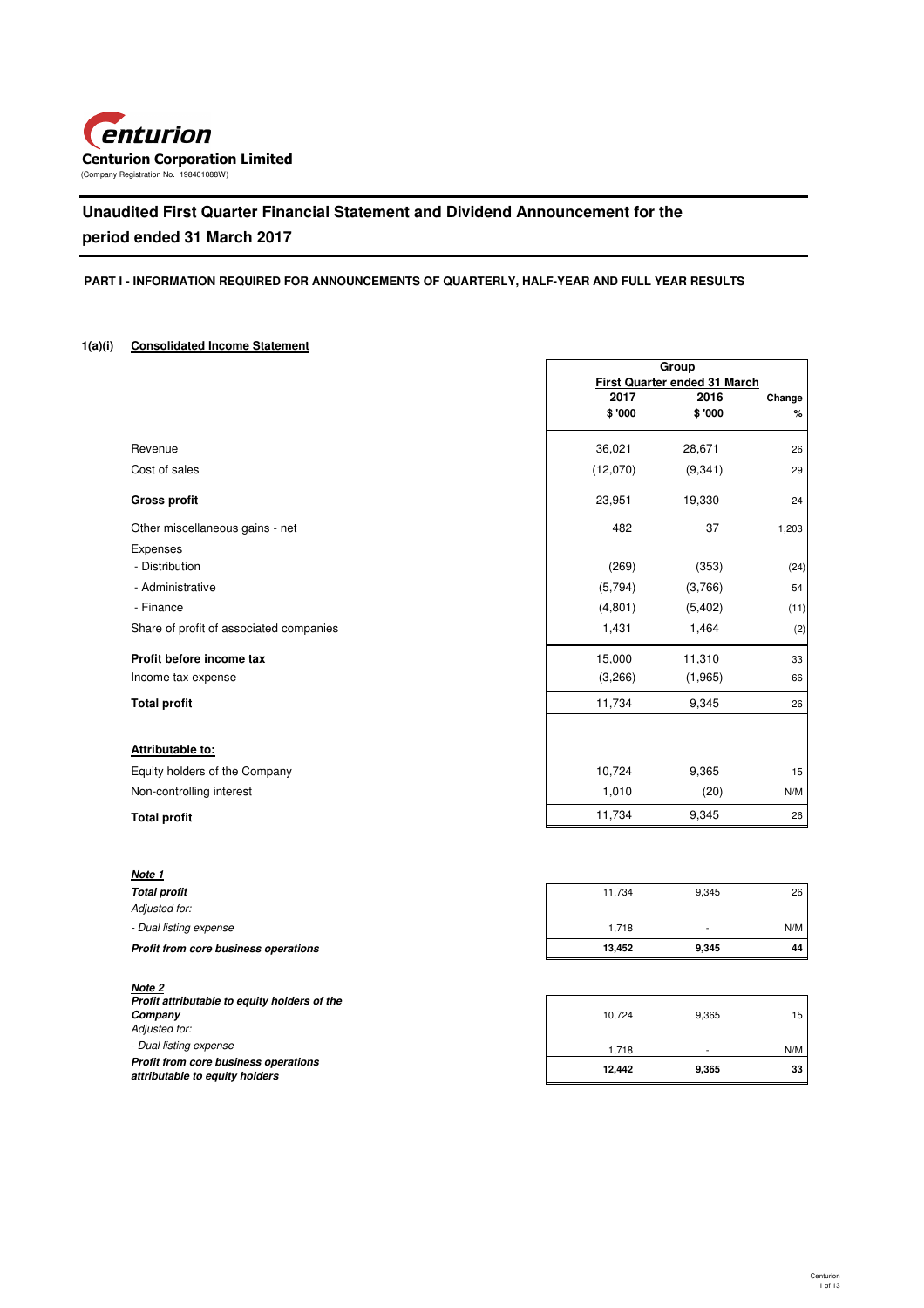# **1(a)(ii) Consolidated Statement of Comprehensive Income**

|                                                                               | First Quarter ended 31 March |                 |             |
|-------------------------------------------------------------------------------|------------------------------|-----------------|-------------|
|                                                                               | 2017<br>\$'000               | 2016<br>\$ '000 | Change<br>% |
| Total profit                                                                  | 11,734                       | 9,345           | 26          |
| Items that may be reclassified subsequently to profit or loss:                |                              |                 |             |
| Currency translation losses arising from consolidation                        | (1,721)                      | (4,050)         | (58)        |
| Available-for-sale financial assets<br>- Fair value gain/(loss)               | 6                            | (17)            | N/M         |
| Other comprehensive loss, net of tax                                          | (1,715)                      | (4,067)         | (58)        |
| Total comprehensive income                                                    | 10,019                       | 5,278           | 90          |
| Attributable to:<br>Equity holders of the Company<br>Non-Controlling Interest | 9,009<br>1,010               | 5,298<br>(20)   | 70<br>N/M   |
| Total comprehensive income                                                    | 10,019                       | 5,278           | 90          |
|                                                                               |                              |                 |             |

# **1(a)(iii) Notes to Consolidated Income Statement**

|                                                          | First Quarter ended 31 March |                          |        |
|----------------------------------------------------------|------------------------------|--------------------------|--------|
|                                                          | 2017                         | 2016                     | Change |
|                                                          | \$ '000                      | \$ '000                  | %      |
| After (charging) / crediting:                            |                              |                          |        |
| Interest expense                                         | (4,801)                      | (5,402)                  | (11)   |
| Depreciation and amortisation                            | (2,045)                      | (1,962)                  | 4      |
| Allowance for impairment of trade and other receivables  | (23)                         | (3)                      | 667    |
| Currency exchange gain/(loss) (net)                      | 43                           | (784)                    | N/M    |
| Adjustments for overprovision of prior year tax          | (557)                        | $\overline{\phantom{a}}$ | N/M    |
| Net (loss)/gain on sale of property, plant and equipment | (2)                          | 62                       | N/M    |
|                                                          |                              |                          |        |

## The other miscellaneous gains - net comprise the following:

| Other rental income                 |
|-------------------------------------|
| Interest income                     |
| Dividend income                     |
| Currency exchange gain/(loss) (net) |
| Others                              |

N/M : Not meaningful

| \$ UUU   | \$ OUU   | ە⁄י |
|----------|----------|-----|
|          |          |     |
| (4, 801) | (5, 402) | (11 |
| (2,045)  | (1, 962) | 4   |
| (23)     | (3)      | 667 |
| 43       | (784)    | N/M |
| (557)    |          | N/M |
| (2)      | 62       | N/M |
|          |          |     |
|          |          |     |
|          |          |     |

|                                     | First Quarter ended 31 March |         |        |
|-------------------------------------|------------------------------|---------|--------|
|                                     | 2017                         | 2016    | Change |
|                                     | \$ '000                      | \$ '000 | %      |
| Other rental income                 | 99                           | 118     | (16)   |
| Interest income                     | 176                          | 428     | (59)   |
| Dividend income                     | 27                           | 30      | (10)   |
| Currency exchange gain/(loss) (net) | 43                           | (784)   | N/M    |
| Others                              | 137                          | 245     | (44)   |
| Other miscellaneous gains - net     | 482                          | 37      | 1,203  |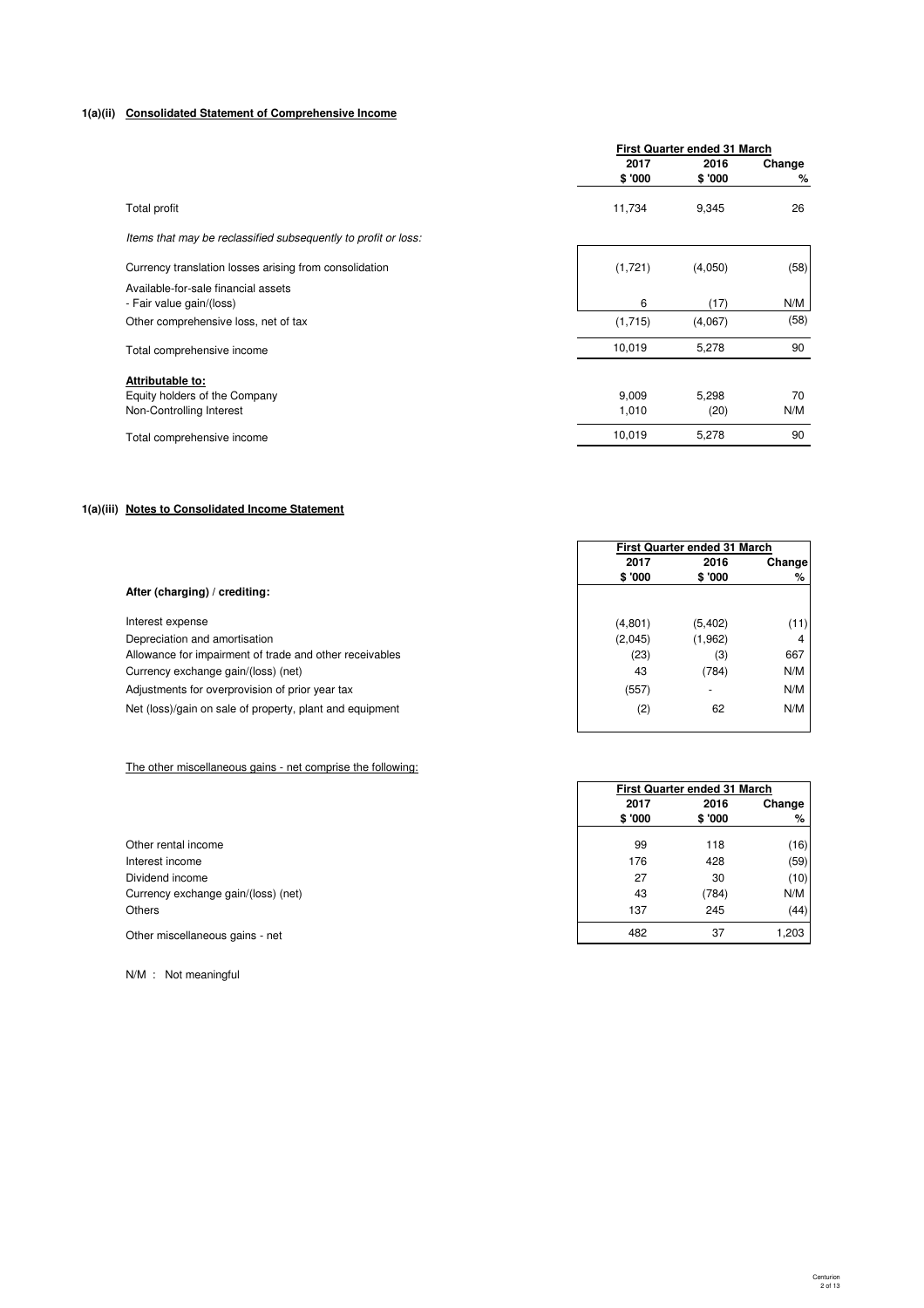# **1(b)(i) Balance Sheets**

|                                                     | Group                |                      | <b>Company</b>      |                      |
|-----------------------------------------------------|----------------------|----------------------|---------------------|----------------------|
|                                                     | 31 Mar 17<br>\$ '000 | 31 Dec 16<br>\$ '000 | 31 Mar 17<br>\$'000 | 31 Dec 16<br>\$ '000 |
| <b>Current assets</b>                               |                      |                      |                     |                      |
| Cash and bank balances                              | 85,991               | 82,545               | 30,451              | 34,584               |
| Trade and other receivables                         | 9,476                | 7,835                | 8,166               | 6,419                |
| Inventories                                         | 114                  | 103                  |                     |                      |
| Other assets                                        | 4,204                | 3,802                | 531                 | 257                  |
| Available-for-sale financial assets                 | 2,180                | 2,174                | 2.180               | 2,174                |
| Assets held for sale                                | 7,241                | 7,375                | $\blacksquare$      |                      |
|                                                     | 109,206              | 103,834              | 41,328              | 43,434               |
| <b>Non-current assets</b>                           |                      |                      |                     |                      |
| Trade and other receivables                         |                      |                      | 295,053             | 294,623              |
| Other assets<br>Available-for-sale financial assets | 130                  | 130                  | 130<br>L.           | 130                  |
| Investments in associated companies                 | 77,778               | 77,236               | 1,298               | 1,298                |
| Investments in subsidiaries                         |                      |                      | 16,966              | 16,966               |
| Investment properties                               | 926,925              | 927,406              |                     |                      |
| Property, plant & equipment                         | 9,101                | 9,268                | 220                 | 203                  |
| Deferred income tax assets                          |                      | 4                    |                     |                      |
| Intangible assets                                   | 619                  | 1,856                |                     |                      |
|                                                     | 1,014,553            | 1,015,900            | 313,667             | 313,220              |
| <b>Total assets</b>                                 | 1,123,759            | 1,119,734            | 354,995             | 356,654              |
| <b>Current liabilities</b>                          |                      |                      |                     |                      |
| Trade and other payables                            | (49,960)             | (47, 247)            | (10,653)            | (9, 478)             |
| Current income tax liabilities                      | (12, 239)            | (10, 478)            | (827)               | (816)                |
| Borrowings                                          | (39,042)             | (39, 604)            | (716)               | (1,571)              |
| Other liabilities                                   | (312)                | (286)                |                     |                      |
|                                                     | (101, 553)           | (97, 615)            | (12, 196)           | (11, 865)            |
| <b>Non-current liabilities</b>                      |                      |                      |                     |                      |
| <b>Borrowings</b>                                   | (610, 593)           | (620, 794)           | (134, 513)          | (134, 467)           |
| Other liabilities                                   | (487)                | (500)                |                     |                      |
| Deferred income tax liabilities                     | (1,625)              | (1, 343)             | (20)                | (23)                 |
|                                                     | (612, 705)           | (622, 637)           | (134, 533)          | (134, 490)           |
| <b>Total liabilities</b>                            | (714, 258)           | (720, 252)           | (146, 729)          | (146, 355)           |
| <b>Net assets</b>                                   | 409,501              | 399,482              | 208,266             | 210,299              |
| <b>Equity</b>                                       |                      |                      |                     |                      |
| Share capital                                       | 89,837               | 89,837               | 201,148             | 201,148              |
| Treasury shares                                     | (6, 498)             | (6, 498)             | (6, 498)            | (6, 498)             |
| Other reserves                                      | (23,009)             | (21, 294)            | 168                 | 162                  |
| Retained profits                                    | 341,277              | 330,553              | 13,448              | 15,487               |
|                                                     | 401,607              | 392,598              | 208,266             | 210,299              |
| Non-controlling interest                            | 7,894                | 6,884                |                     |                      |
| <b>Total equity</b>                                 | 409,501              | 399,482              | 208,266             | 210,299              |
|                                                     |                      |                      |                     |                      |
| Gearing ratio*                                      | 61%                  | 62%                  |                     |                      |
| Net gearing ratio**                                 | 53%                  | 55%                  |                     |                      |

# \* The gearing ratio is computed as borrowings divided by total capital. Total capital is calculated as borrowings plus net assets of the Group.

\*\* The net gearing ratio is computed as borrowings less cash and bank balances divided by total capital.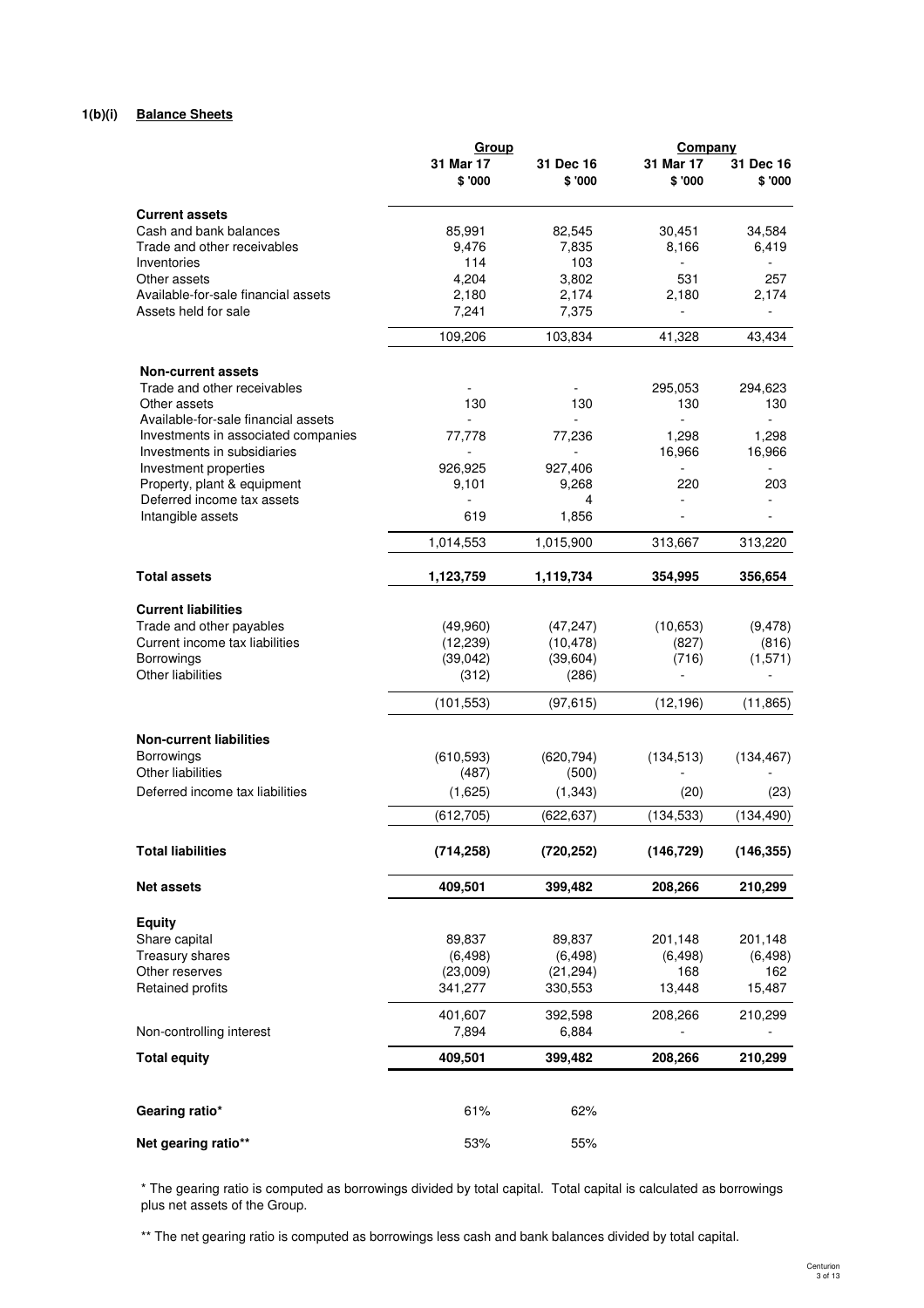# **1(b)(ii) Group's borrowings**

# **(a) Amount repayable in one year or less, or on demand**

|           | As at     |
|-----------|-----------|
| 31 Mar 17 | 31 Dec 16 |
| \$'000    | \$'000    |
| 38,326    | 38,033    |
| 716       | 1,571     |
| 39,042    | 39,604    |
|           | As at     |

# **(b) Amount repayable after one year**

|            | As at     | As at     |
|------------|-----------|-----------|
|            | 31 Mar 17 | 31 Dec 16 |
|            | \$'000    | \$'000    |
| Secured    | 490,492   | 501,347   |
| Unsecured  | 120,101   | 119,447   |
| Sub Total  | 610,593   | 620,794   |
| Total Debt | 649,635   | 660,398   |

# **(c) Details of any collateral**

The Group's secured borrowings includes bank borrowings and lease liabilities. The borrowings are secured by fixed charges over the certain bank deposits and investment properties of the subsidiaries.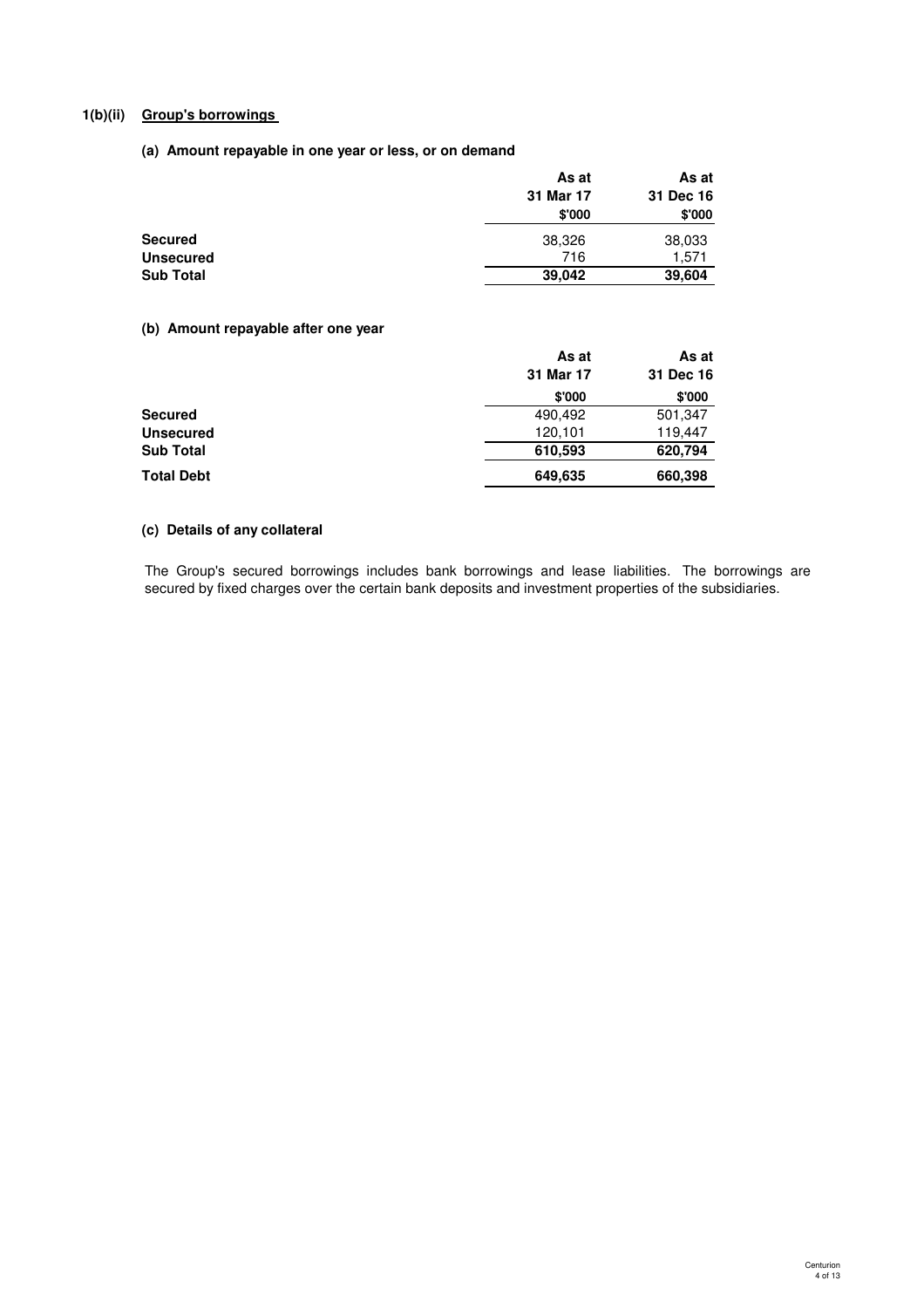# **1 (c) Consolidated Cash Flow Statement**

|                                                                                         | <b>First Quarter ended 31 March</b> |                     |
|-----------------------------------------------------------------------------------------|-------------------------------------|---------------------|
|                                                                                         | 2017<br>\$'000                      | 2016<br>\$'000      |
| Total profit                                                                            | 11,734                              | 9,345               |
| Adjustment for:<br>Income tax expense                                                   | 3,266                               | 1,965               |
| Depreciation and amortisation                                                           | 2,045                               | 1,962               |
| Allowance for impairment of trade and other receivables                                 | 23                                  | 3                   |
| Net loss/(gain) on disposal of property, plant and equipment                            | 2                                   | (62)                |
| Dual listing expenses                                                                   | 1,718                               |                     |
| Interest income                                                                         | (176)                               | (428)               |
| Dividend income                                                                         | (27)                                | (30)                |
| Interest expense                                                                        | 4,801                               | 5,402               |
| Share of profits of associated companies<br>Unrealised currency translation differences | (1, 431)<br>195                     | (1, 464)<br>233     |
| Operating cash flow before working capital changes                                      | 22,150                              | 16,926              |
| Changes in working capital, net of effects from acquisition of subsidiary               |                                     |                     |
| Inventories                                                                             | (11)                                | 149                 |
| Trade and other receivables                                                             | (1,664)                             | (911)               |
| Other assets<br>Trade and other payables                                                | (507)<br>570                        | (555)<br>224        |
| Cash generated from operations                                                          | 20,538                              | 15,833              |
| Income tax paid - net                                                                   | (1, 110)                            | (460)               |
| Net cash provided by operating activities                                               | 19.428                              | 15,373              |
| Cash flows from investing activities                                                    |                                     |                     |
| Proceeds from disposal of property, plant and equipment                                 | 7                                   | 107                 |
| Additions to investment properties                                                      | (1, 917)                            | (29, 265)           |
| Purchase of property, plant and equipment                                               | (560)                               | (656)               |
| Interest received<br>Dividend received                                                  | 176<br>27                           | 428                 |
| Dividend received from an associated company                                            |                                     | 30<br>861           |
| Deposits paid for acquisition of investment property                                    |                                     | (15)                |
| Net cash used in investing activities                                                   | (2, 267)                            | (28, 510)           |
| Cash flows from financing activities                                                    |                                     |                     |
| Proceeds from borrowings                                                                |                                     | 20,276              |
| Repayment of borrowings<br>Interest paid                                                | (9, 444)<br>(5,258)                 | (6, 413)<br>(4,279) |
| Purchase of treasury shares                                                             |                                     | (1, 584)            |
| Cash provided by non-controlling interest                                               | 1,470                               |                     |
| Cash provided by associated company                                                     |                                     | 3,675               |
| Dual listing expenses paid                                                              | (402)                               |                     |
| Net cash (used in)/provided by financing activities                                     | (13, 634)                           | 11,675              |
| Net increase/(decrease) in cash and cash equivalents held                               | 3,527                               | (1, 462)            |
| Cash and cash equivalents at beginning of the period                                    | 80,219                              | 134,388             |
| Effects of exchange rate changes on cash and cash equivalents                           | (65)                                | (361)               |
| Cash and cash equivalents at end of the period                                          | 83,681                              | 132,565             |
| * The consolidated cash and cash equivalents comprise the following:                    |                                     |                     |
| Cash and bank balances                                                                  | 85,991                              | 136,612             |
| Short-term bank deposits charged as security to bank                                    | (2,310)                             | (4,047)             |
|                                                                                         | 83,681                              | 132,565             |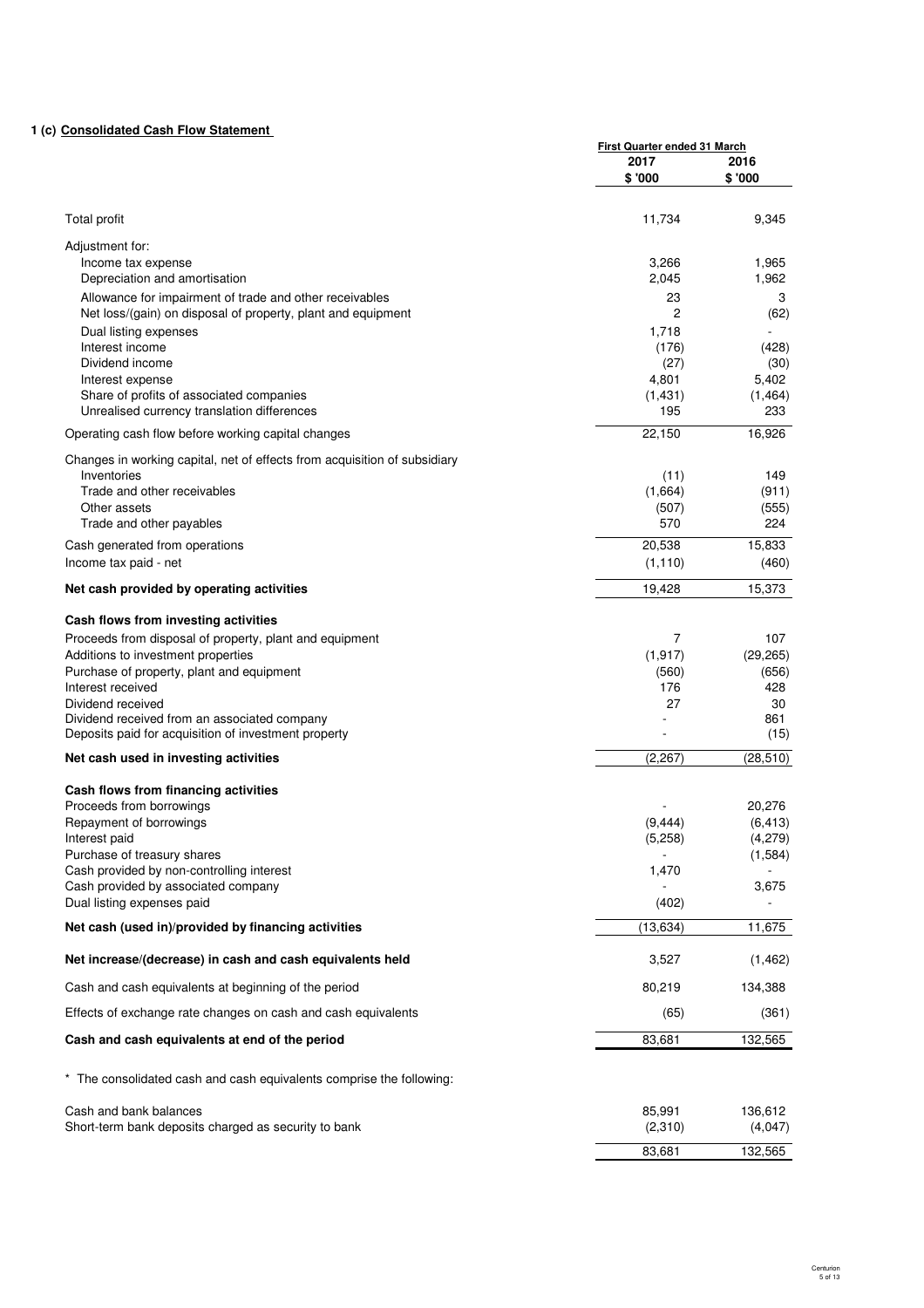# **1(d)(i) Statement of Changes in Equity**

As at 31 Mar 2017 vs 31 Mar 2016

|                                         |                                   |                                     |                                    | Attributable to equity holders of the Company |                         |                                                           |                                  |
|-----------------------------------------|-----------------------------------|-------------------------------------|------------------------------------|-----------------------------------------------|-------------------------|-----------------------------------------------------------|----------------------------------|
| <b>GROUP</b><br>2017                    | <b>Share</b><br>Capital<br>\$'000 | Treasurv<br><b>Shares</b><br>\$'000 | <b>Other</b><br>Reserves<br>\$'000 | Retained<br><b>Profits</b><br>\$'000          | <b>Equity</b><br>\$'000 | <b>Total Non-controlling</b><br><b>Interest</b><br>\$'000 | Total<br><b>Equity</b><br>\$'000 |
| Balance as at 1 Jan 2017                | 89,837                            | (6, 498)                            | (21, 294)                          | 330,553                                       | 392,598                 | 6,884                                                     | 399,482                          |
| Profit for the period                   |                                   |                                     |                                    | 10.724                                        | 10.724                  | 1.010                                                     | 11,734                           |
| Other comprehensive loss for the period |                                   |                                     | (1,715)                            |                                               | (1,715)                 | $\overline{\phantom{a}}$                                  | (1,715)                          |
| Balance as at 31 Mar 2017               | 89,837                            | (6, 498)                            | (23,009)                           | 341.277                                       | 401,607                 | 7,894                                                     | 409,501                          |

| <b>GROUP</b><br>2016                    | <b>Share</b><br>Capital<br>\$'000 | Treasurv<br><b>Shares</b><br>\$'000 | Other<br><b>Reserves</b><br>\$'000 | Retained<br><b>Profits</b><br>\$'000 | <b>Equity</b><br>\$'000 | <b>Total Non-controlling</b><br><b>Interest</b><br>\$'000 | Total<br><b>Equity</b><br>\$'000 |
|-----------------------------------------|-----------------------------------|-------------------------------------|------------------------------------|--------------------------------------|-------------------------|-----------------------------------------------------------|----------------------------------|
| Balance as at 1 Jan 2016                | 89,836                            | (2, 107)                            | (2,336)                            | 316,722                              | 402.116                 | 780                                                       | 402,896                          |
| Purchase of treasury shares             | $\overline{\phantom{0}}$          | (1,584)                             |                                    | -                                    | (1,584)                 | ٠                                                         | (1,584)                          |
| Profit/(loss) for the period            |                                   |                                     |                                    | 9.365                                | 9,365                   | (20)                                                      | 9,345                            |
| Other comprehensive loss for the period |                                   |                                     | (4,067)                            | -                                    | (4.067)                 | ٠                                                         | (4,067)                          |
| Balance as at 31 Mar 2016               | 89,836                            | (3,691)                             | (6, 403)                           | 326,087                              | 405,830                 | 760                                                       | 406,590                          |

| <b>COMPANY</b><br>2017                    | <b>Share</b><br>Capital<br>\$'000 | Treasury<br><b>Shares</b><br>\$'000 | Other<br><b>Reserves</b><br>\$'000 | Retained<br><b>Profits</b><br>\$'000 | Total<br>\$'000 |
|-------------------------------------------|-----------------------------------|-------------------------------------|------------------------------------|--------------------------------------|-----------------|
| Balance as at 1 Jan 2017                  | 201.148                           | (6, 498)                            | 162                                | 15.487                               | 210,299         |
| Loss for the period                       | -                                 | -                                   | -                                  | (2,039)                              | (2,039)         |
| Other comprehensive income for the period |                                   | ٠                                   | 6                                  |                                      | 6               |
| Balance as at 31 Mar 2017                 | 201.148                           | (6, 498)                            | 168                                | 13.448                               | 208.266         |

| <b>COMPANY</b><br>2016                  | <b>Share</b><br>Capital<br>\$'000 | Treasury<br><b>Shares</b><br>\$'000 | Other<br><b>Reserves</b><br>\$'000 | Retained<br><b>Profits</b><br>\$'000 | Total<br>\$'000 |
|-----------------------------------------|-----------------------------------|-------------------------------------|------------------------------------|--------------------------------------|-----------------|
| Balance as at 1 Jan 2016                | 201,148                           | (2,107)                             | 184                                | 12.202                               | 211,427         |
| Purchase of treasury shares             | $\overline{\phantom{a}}$          | (1,584)                             |                                    |                                      | (1,584)         |
| Profit for the period                   | $\overline{\phantom{a}}$          | $\overline{\phantom{a}}$            |                                    | 4.385                                | 4,385           |
| Other comprehensive loss for the period | $\overline{\phantom{a}}$          | $\overline{\phantom{a}}$            | (17)                               | $\overline{\phantom{a}}$             | (17)            |
| Balance as at 31 Mar 2016               | 201,148                           | (3,691)                             | 167                                | 16,587                               | 214.211         |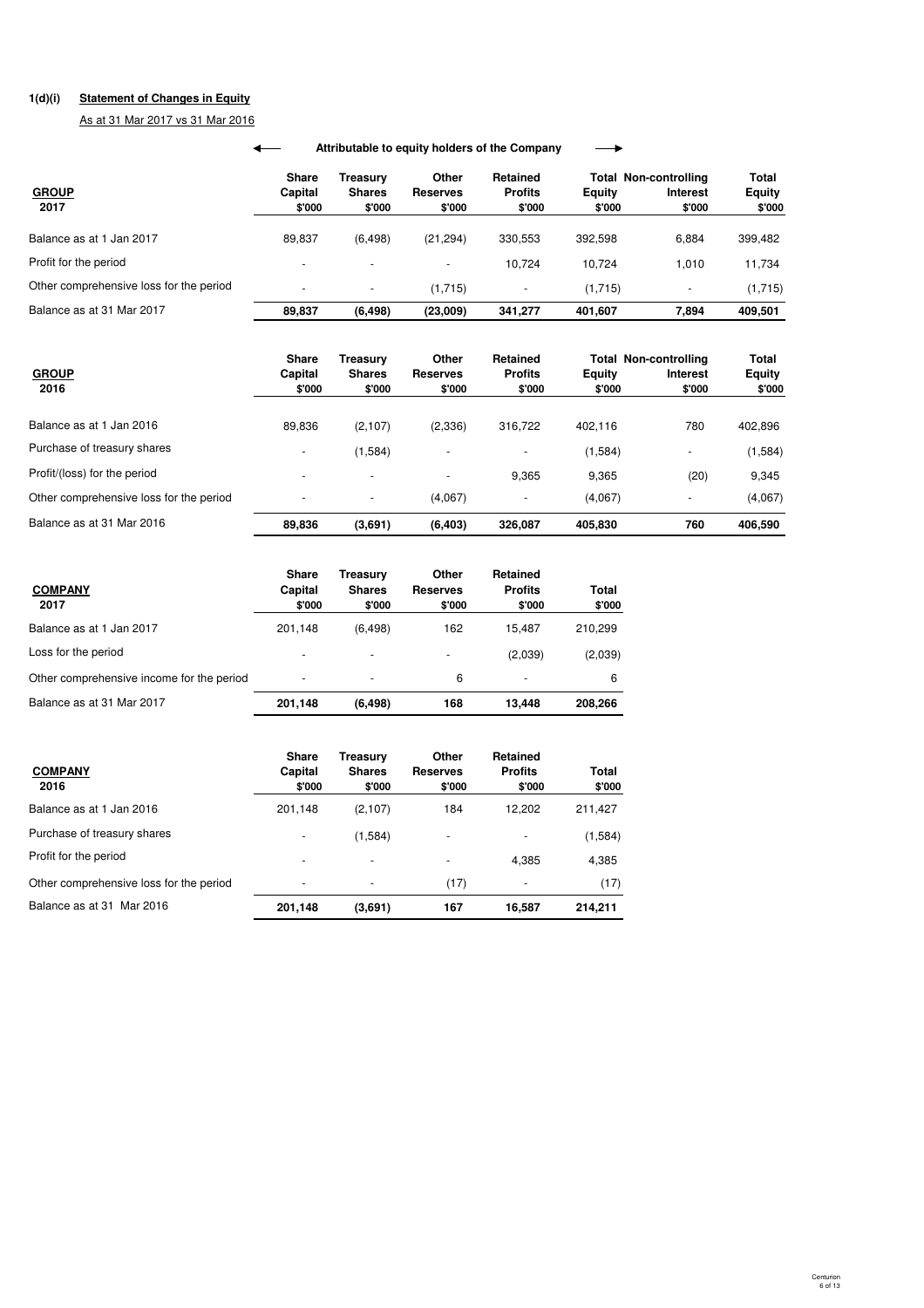**1(d)(ii) Details of any changes in the company's share capital arising from rights issue, bonus issue, share buy-backs, exercise of share options or warrants, conversion of other issues of equity securities, issue of shares for cash or as consideration for acquisition or for any other purpose since the end of the previous period reported on. State also the number of shares that may be issued on conversion of all the outstanding convertibles, as well as the number of shares held as treasury shares, if any, against the total number of issued shares excluding treasury shares of the issuer, as at the end of the current financial period reported on and as at the end of the corresponding period of the immediately preceding financial year.**

|                                  | Company                 |                          |  |
|----------------------------------|-------------------------|--------------------------|--|
|                                  | No. of shares<br>issued | Share capital<br>\$ '000 |  |
|                                  |                         |                          |  |
| As at 1 Jan 2017 and 31 Mar 2017 | 756,873,338             | 201,148                  |  |
|                                  |                         |                          |  |

**1(d)(iii) To show the total number of issued shares excluding treasury shares as at the end of the current financial period and as at the end of the immediately preceding year.**

|                                                         |             | Company     |
|---------------------------------------------------------|-------------|-------------|
|                                                         | 31 Mar 17   | 31 Dec 16   |
| Total number of issued shares excluding treasury shares | 739.964.438 | 739.964.438 |

**1(d)(iv) A statement showing all sales, transfers, disposal, cancellation and/or use of treasury shares as at the end of the current financial period reported on.**

|                               |            | Company                             |  |  |
|-------------------------------|------------|-------------------------------------|--|--|
|                               |            | No. of shares                       |  |  |
|                               |            | <b>First Quarter ended 31 March</b> |  |  |
|                               | 2017       | 2016                                |  |  |
| Beginning of financial period | 16,908,900 | 5,071,400                           |  |  |
| Purchase of treasury shares   | <b>.</b>   | 4,187,000                           |  |  |
|                               | 16,908,900 | 9,258,400                           |  |  |

**2 Whether the figures have been audited, or reviewed and in accordance with which auditing standard or practice.**

The figures have not been audited or reviewed by the Company's auditors.

#### **3 Where the figures have been audited or reviewed, the auditors' report (including any qualifications or emphasis of matter).**

Not applicable.

#### **4 Whether the same accounting policies and methods of computation as in the issuer's most recently audited annual financial statements have been applied.**

The financial information has been prepared in accordance with the same accounting policies and methods of computation adopted in the audited financial statements of the previous financial year, except where new or amended Financial Reporting Standards ("FRS") and Interpretations to FRS ("INT FRS") became effective from this financial year.

The adoption of these new or amended FRS and INT FRS did not result in substantial changes to the Group's and Company's accounting policies and had no material effect on the amounts reported for the current or prior financial periods.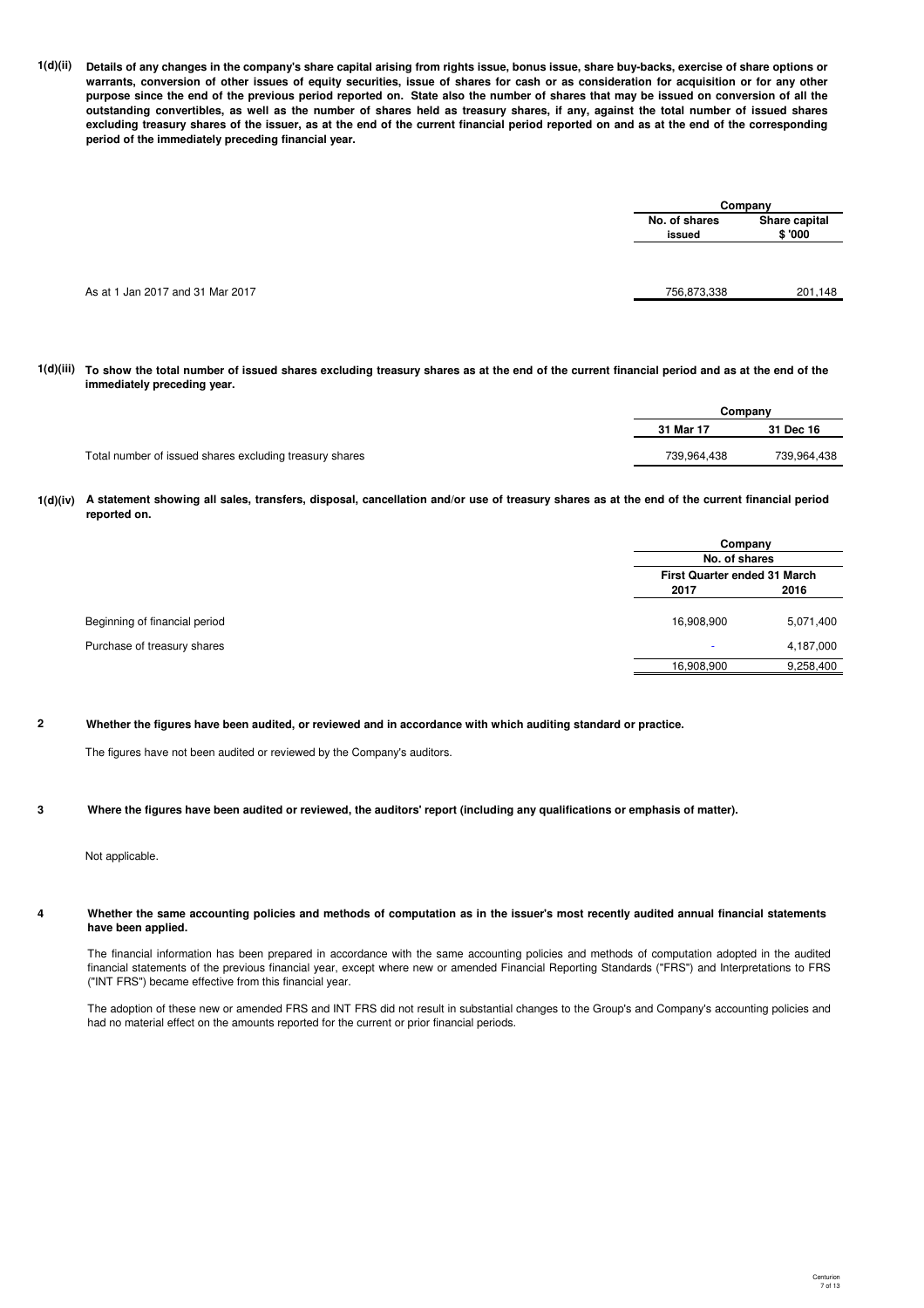**5 If there are any changes in the accounting policies and methods of computation, including any required by an accounting standard, what has changed, as well as the reasons for, and the effect of, the change.**

There are no significant changes in the Group's accounting policies and methods of computation nor any significant impact on the financial statements.

**6 Earnings per ordinary share of the group for the current financial period reported on and the corresponding period of the immediately preceding financial year, after deducting any provision for preference dividends.**

|     |                                                              | Group<br><b>First Quarter ended 31 March</b> |            |  |
|-----|--------------------------------------------------------------|----------------------------------------------|------------|--|
|     |                                                              | 2017                                         | 2016       |  |
| (a) | Based on weighted average number of ordinary shares on issue | 1.45 cents                                   | 1.25 cents |  |
| (b) | On a fully diluted basis                                     | 1.45 cents                                   | 1.25 cents |  |

## Note:

The earnings per share is calculated based on weighted average number of ordinary shares in issue of 739,964,438 for Q1 2017 (Q1 2016: 749,908,314 ordinary shares).

The weighted average number of shares used for the calculation of EPS based on fully diluted basis is 739,964,438 for Q1 2017 (Q1 2016: 749,908,314 ordinary shares).

**7 Net asset value (for the issuer and group) per ordinary share based on the total number of issued shares excluding treasury shares of the issuer at the end of the:**

 **(a) current period reported on; and**

 **(b) immediately preceding financial year.**

|                                                                                                                                                     | Group                  |             | Companv     |             |
|-----------------------------------------------------------------------------------------------------------------------------------------------------|------------------------|-------------|-------------|-------------|
|                                                                                                                                                     | 31 Mar 17<br>31 Dec 16 |             | 31 Mar 17   | 31 Dec 16   |
| Net asset value per ordinary share based on existing issued share<br>capital (excluding treasury shares) as at the end of the period<br>reported on | 54.27 cents            | 53.06 cents | 28.15 cents | 28.42 cents |

Note

The Group and Company net asset value per ordinary share is calculated based on the existing issued share capital excluding treasury shares of 739,964,438 (2016: 739,964,438) ordinary shares.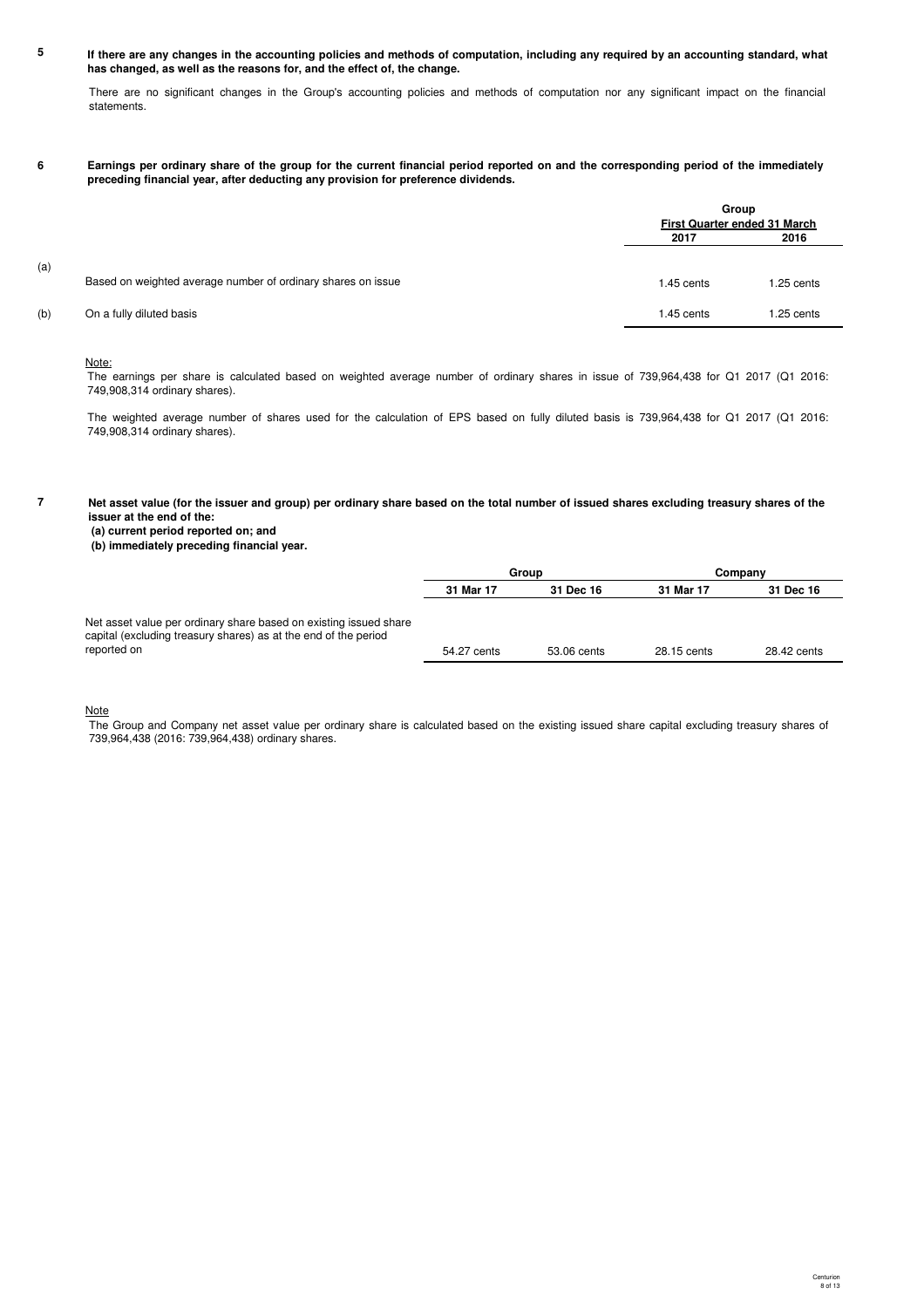### **8 Group Performance Review**

**A review of the performance of the group, to the extent necessary for a reasonable understanding of the group's business. It must include a discussion of the following:**

**(a) any significant factors that affected the turnover, costs, and earnings of the group for the current financial period reported on, including (where applicable) seasonal or cyclical factors; and**

**(b) any material factors that affected the cash flow, working capital, assets or liabilities of the group during the current financial period reported on.**

### **(a)(i) First quarter review – Q1 FY2017 vs Q1 FY2016**

The Group's revenue in 1Q 2017 grew year-on-year by 26%, or S\$7.4 million, to S\$36.0 million.

The double-digit growth was largely attributed to the improved performance of the Group's workers accommodation assets in Singapore, particularly the newer workers accommodation assets such as Westlite Woodlands and ASPRI-Westlite Papan. In 1Q 2017, Westlite Woodlands achieved close to full occupancy, while ASPRI-Westlite Papan achieved an average occupancy rate of approximately 89%. The Group's three other workers accommodation assets in Singapore continued to perform well in 1Q 2017, and maintained a stable and consistently high average occupancy rates of over 95%.

Revenue from the Group's workers accommodation in Malaysia improved marginally year-on-year following the gradual relaxation of the hiring freeze imposed on foreign workers in the manufacturing sector last year. As part of its asset rationalisation exercise, the Group decided to cease operations of Westlite Desa Cemerlang due to the declining demand for workers accommodation in the location. The property has been held for sale since 31 December 2016. Excluding Westlite Desa Cemerlang, the average occupancy rate for the Group's six remaining workers accommodation assets in Malaysia was 74% in 1Q 2017.

Revenue from the Group's student accommodation business grew S\$1 million year-on-year and contributed S\$9.1 million to total revenue in 1Q 2017. The growth was largely attributed to the four newly acquired student accommodation assets in the United Kingdom (collectively, "UK Braemar"), as well as additional revenue which arose from the improvement in rental rates.

Gross profit increased by 24%, or S\$4.6 million, which is in line with the increase in the Group's revenue.

Administrative expenses were higher by S\$2 million, which is mainly due to professional fees incurred up till 31 March for the evaluation and preparation for the Group to seek a dual primary listing of its ordinary shares on the Main Board of the Stock Exchange of Hong Kong Limited as announced on 12 April 2017.

Finance costs were reduced by S\$0.6 million, mainly due to the full redemption of the Multicurrency Medium Term Notes ("MTN") Series 1 of S\$100 million in October 2016, which was offset by the additional interest costs for financing the expanded accommodation businesses, particularly ASPRI-Westlite Papan and UK Braemar.

Accordingly, the Group's net profit after tax for 1Q 2017 was S\$11.7 million, an improvement of 26%, compared to S\$9.3 million achieved in 1Q 2016.

The Group's net profit after tax attributable to equity holders of the Company increased by 15% to S\$10.7 million after accounting for the non-controlling interest proportion of the results of ASPRI-Westlite Papan in which the Group has a 51% interest.

Excluding the one-off items in the form of dual listing expenses, the Group's profit from core business operations attributable to equity holders of the Company recorded a growth of 33% from S\$9.4 million in 1Q 2016 to S\$12.4 million in 1Q 2017.

### **(b)(i) Review of Group Balance Sheet**

### **Assets**

Cash and bank balances increased by S\$3.4 million, mainly due to the Group's operating activities. Please refer to b(iii) Review of the Group's cash flow statements.

### **Borrowings & Gearing**

Borrowings reduced by S\$10.8 million, largely due to the repayment of borrowings. The Group's net gearing ratio as at 31 March 2017 was lowered by 2% to 53%.

The Group continued to generate a stable and strong operating cash flow, before working capital changes of S\$22.2 million, which is an 31% increase from S\$16.9 million in 1Q 2016. Despite the Group's gearing ratio of 53%, the 4.9 times interest cover (or 6.2 times interest cover, excluding MTN interest and bank facility fees) continues to be adequate and within the Group's interest cover threshold.

The Group's developmental and acquired operating assets are primarily funded through long term bank debt with loan maturity profile averaging 10 years as at 31 March 2017. With active debt and capital management policies in place, the Group generated a net operating cash flow surplus of S\$6.0 million (Earnings before interest, tax, depreciation, and amortisation ("EBITDA") less income tax paid, interest and loan principal repayments) in 1Q 2017.

The Group's balance sheet remains healthy with S\$86.0 million of cash and bank balances. To ensure sustainable growth in the long run, the Group will carefully balance between acquiring operating assets that will contribute to current income, and investing in development projects for sustained future growth.

### **(b)(ii) Review of Company Balance Sheet**

Cash and bank balances decreased by S\$4.1 million, mainly due to the loans advanced to the Group's subsidiaries during the period.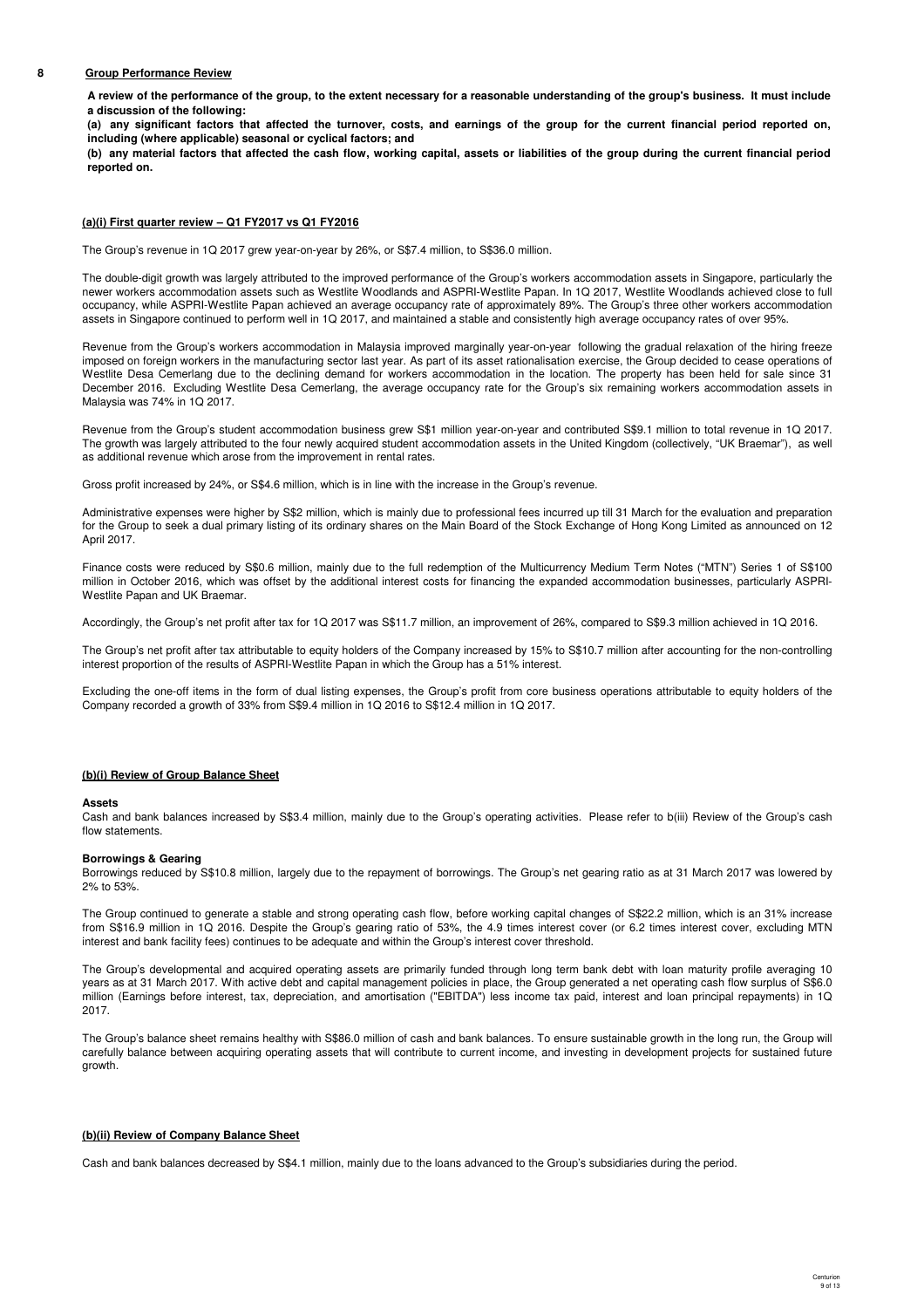### **(b)(iii) Review of Cash Flow Statement**

In 1Q 2017, the Group generated a positive cash flow of S\$22.2 million from operating activities before working capital changes.

Net cash of S\$2.3 million used in investing activities was mainly for the development of the Group's accommodation assets, in particular for Westlite Bukit Minyak, Malaysia.

Net cash of S\$13.6 million was used in financing activities, largely for the repayment of borrowings and interest paid during the period.

As a result of the above activities, the Group recorded an increase in cash and cash equivalents of S\$3.5 million and continued to maintain a healthy cash and bank balance of S\$86.0 million as at 31 March 2017.

#### **9 Where a forecast, or a prospect statement has been previously disclosed to shareholders, any variance between it and the actual results.**

### Not applicable

**10**

**A commentary at the date of the announcement of the significant trends and competitive conditions of the industry in which the group operates and any known factors or events that may affect the group in the next reporting period and the next 12 months.**

### **Accommodation Business**

As at 31 March 2017, the Group operated a diversified portfolio of 21 workers and student accommodation assets comprising approximately 61,600 beds across four countries.

### (a) Workers Accommodation

In Singapore, the Group had a total of 34,700 beds across five operating workers accommodation assets, with an overall occupancy rate of about 95% as at 31 March 2017. Westlite Woodlands, which commenced operations in July 2015, has achieved close to full occupancy in the latest reporting quarter. In addition, ASPRI-Westlite Papan, which commenced operations in May 2016, has attained an occupancy rate of approximately 89%, largely due to the Group's successful marketing efforts and active management. Overall, the Group's workers accommodation assets have continued to perform well, and look set to improve in the coming year.

The market demand for purpose-built workers accommodation ("PBWA") looks to remain stable, despite a slight year-on-year decrease of about 3.2%, or approximately 10,500, in the number of work permit holders in the construction sector as at December 2016(^1) . In 1Q 2017, the supply of PBWA was reduced by approximately 9,000 beds due to the expiry of land leases for some temporary PBWA. Based on internal estimates, the land leases for a further approximately 17,500 beds in the PBWA sector are also due for expiry in 2017. Notwithstanding that some of these leases may be renewed or extended by the authorities, with no new supply of PBWA expected for the rest of 2017, the market is anticipated to remain healthy due to the shortage of approximately 150,000 to 180,000 beds in the PBWA sector(^2) .

Separately, the land lease of Westlite Tuas was extended by nine months from April 2017 till January 2018, and this asset will continue to contribute to the Group's results in the financial year ending 31 December 2017.

Given the quality and strategic location of Centurion's workers accommodation assets, the Group remains confident of its market position and maintains a positive outlook of Singapore's PBWA sector as the authorities continue to push for higher standards of accommodation for foreign workers by introducing new policies and regulations. As of 1 January 2017, non-Malaysian workers from the manufacturing sector are no longer allowed to rent an entire HDB flat, and during the reporting quarter, the authorities also introduced more stringent housing and licensing requirements for factoryconverted dormitories under the Foreign Employee Dormitory Act ("FEDA").

In Malaysia, as at 31 March 2017, the Group operated approximately 23,700 beds across six workers accommodation assets, following the cessation of operations of Westlite Desa Cemerlang. The overall occupancy rate of the Group's Malaysia PBWA assets, excluding Westlite Desa Cemerlang, was close to 74%. With the Malaysian government advocating proper housing for foreign workers and continuing to require higher accommodation standards, the Group remains positive in the long-term demand for PBWA beds and is confident of its first-mover advantage in Malaysia. Following a hiring freeze imposed on foreign workers in early 2016, the Malaysian government has gradually allowed the hiring of foreign workers back into the country, so as to ease the manpower shortage faced by certain sectors, including manufacturing.

For the current financial year, the Group remains confident in the demand for PBWA in Singapore and Malaysia, given the introduction of policies that could potentially favour the sector. In particular, there has been no new PBWA supply entering the market since September 2016.

### Remarks:

- ^1. Foreign workforce numbers from Ministry of Manpower website
- ^2. Based on Centurion research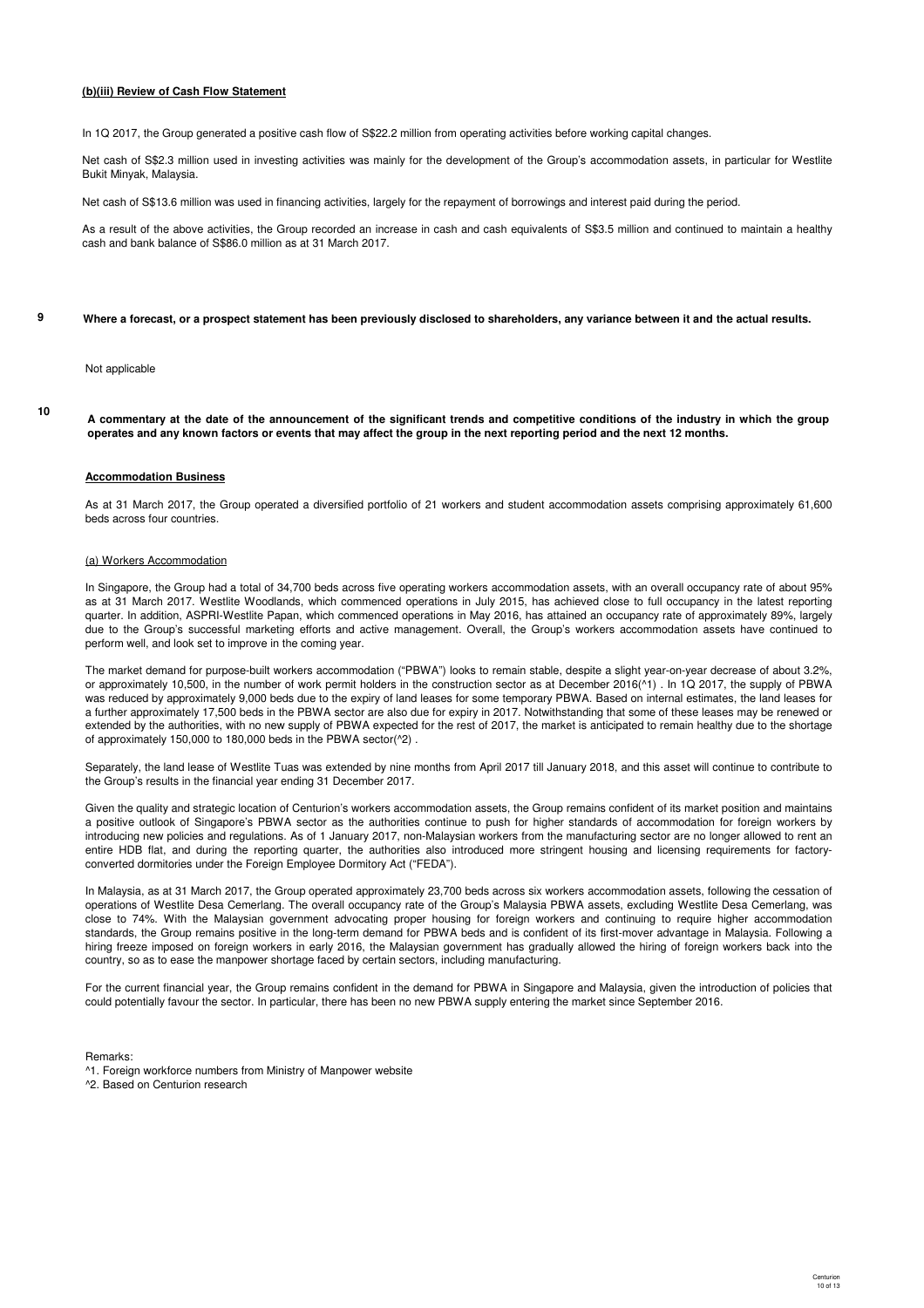### (b) Student Accommodation

As at 31 March 2017, the Group had a portfolio of 3,208 student accommodation beds across 10 purpose-built student accommodation ("PBSA") assets in the United Kingdom ("UK"), Australia and Singapore.

On 22 February 2017, the Group launched a new vibrant and energetic brand – dwell Student Living – as part of its continuous efforts to strengthen the Group's core competency as an active owner and operator of PBSA assets. Currently, the Group's nine student accommodation assets in the UK and Singapore are operating under the new brand.

In the UK, the Group's eight student accommodation assets continued to perform well with an overall occupancy rate of approximately 96%. The Group expects its UK student accommodation assets to remain stable, underpinned by the continued undersupply of PBSA beds and year-on-year increase in acceptances of students by the UK universities.

Following a successful booking campaign for the 2017 academic year, coupled with the sustained strong demand for PBSA in Melbourne, RMIT Village is currently operating at close to full capacity. Given Australia's popularity among international students seeking tertiary education, the strong demand and existing undersupply of PBSA in Melbourne, the Group is confident of RMIT Village delivering a healthy performance for the rest of 2017.

On 30 March 2017, the Group announced that it has entered into an agreement to acquire a development site in Adelaide for a 280-bed student accommodation which is expected to be completed in 2018, ahead of the 2019 academic year. The new PBSA – dwell Adelaide – will be Centurion's second asset in Australia, and will leverage on the Group's operational and management capabilities as an active owner and operator of PBSA. Given the close proximity of the site to the major universities in Adelaide and the current undersupply and limited pipeline of PBSA beds in the city, the Group is confident of the future performance of its new Australian asset.

dwell Selegie achieved a healthy occupancy rate of close to 93% as at 31 March 2017, as the asset's attractive city location and accessibility to the various education institutions in the vicinity continues to be a draw for student residents. The Group will continue to build on its close relationships with the various educational institutions and is optimistic of maintaining high occupancy for the asset in 2017.

The 2017 outlook for the Group's student accommodation assets remains positive, given the attractive locations of its PBSA assets which are situated close to, or within, major universities and university towns, and the general strong demand and undersupply of PBSA beds.

Moving forward, the Group will continue to identify opportunities to strengthen its student accommodation portfolio and its operational capabilities in the countries it operates in.

### (c) Proposed Dual Primary Listing on the Main Board of the Stock Exchange of Hong Kong

As announced earlier on 12 April 2017, Centurion is proposing to seek a dual primary listing of its ordinary shares on the Main Board of the Stock Exchange of Hong Kong Limited ("SEHK"). As at the date of this announcement, preparatory works are ongoing. The Company will make further announcements as appropriate and necessary to keep shareholders updated on any material developments.

### **11 Dividend**

### **(a) Current Financial Period Reported On**

Any dividend declared for the current financial period reported on ?

None

### **(b) Corresponding Period of the Immediately Preceding Financial Year**

Any dividend declared for the corresponding period of the immediately preceding financial year ?

None

### **(c) Date Payable**

Not applicable

### **(d) Book Closure Date**

Not applicable

#### **12 If no dividend has been declared / recommended, a statement to that effect.**

Not applicable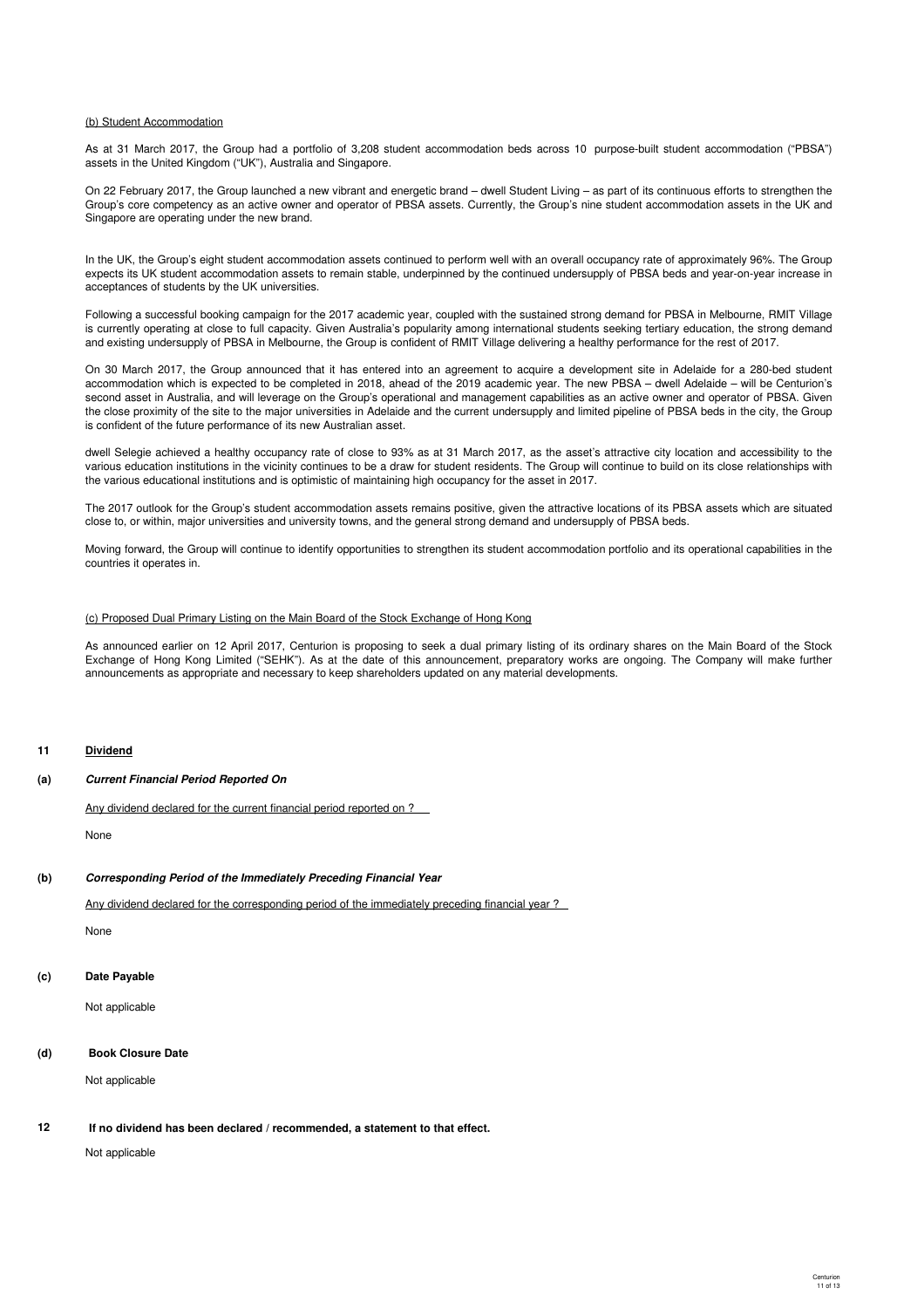## **PART II - ADDITIONAL INFORMATION REQUIRED FOR FULL YEAR ANNOUNCEMENT**

**13 Segmented revenue and results for business or geographical segments (of the group) in the form presented in the issuer's most recently audited annual financial statements, with comparative information for the immediately preceding year.**

Not applicable for quarter announcement.

**14 In the review of performance, the factors leading to any material changes in contributions to turnover and earnings by the business or geographical segments.**

As explained in note 8.

## **15 Sales and Profit Breakdown**

Not applicable for quarter announcement.

**16 A breakdown of the total annual dividend (in dollar value) for the issuer's latest full year and its previous full year**

Not applicable for quarter announcement.

### **17 Interested Person Transactions ("IPTs")**

The Company does not have a shareholders' mandate for interested person transactions.

**18 Disclosure of person occupying a managerial position in the issuer or any of its principal subsidiaries who is a relative of a director or chief executive officer or substantial shareholder of the issuer pursuant to Rule 704(13) in the format below. If there are no such persons, the issuer must make an appropriate negative statement.**

Not applicable for quarter announcement.